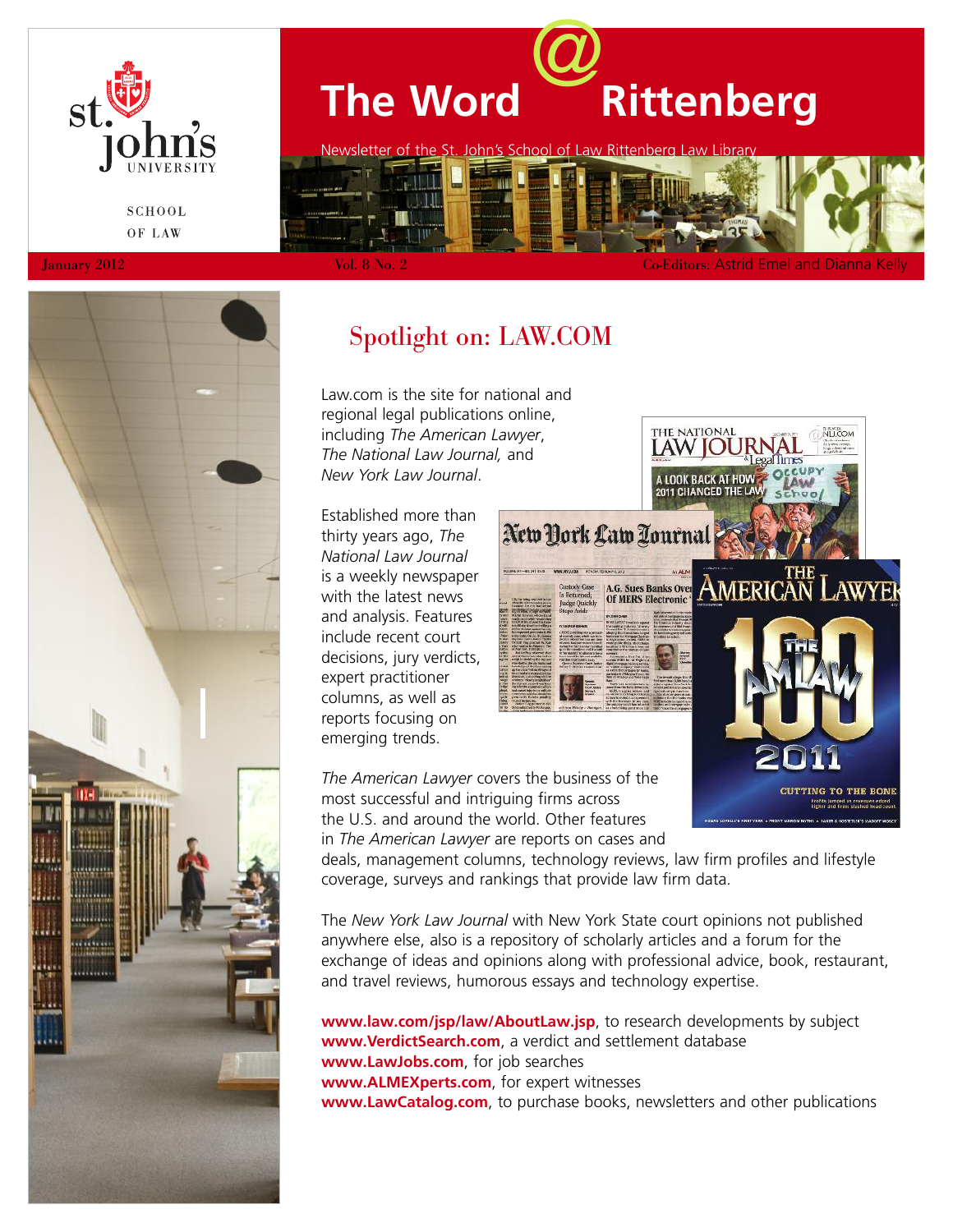## Did You Know?

**The Rittenberg Law Library** is pleased to announce a new subscription to HeinOnline's History of International Law Collection. Released in June of 2011, this collection contains classic books from famous authors such as Hans Kelsen, Samuel Pufendorf and James Brown Scott. It also includes significant serials such as the International Law Studies Series [U.S. Naval War College], International Conciliation, Studies in Transnational Legal Policy, and many others. Furthermore, researchers will find links to scholarly articles discussing the history of international law and a bibliography of other works.

**The History of International Law Collection** features prominent browse options located at the top of the collection homepage. These options allow you to browse by the featured subjects of this collection in an easy-to use format. These subjects include International Arbitration, War & Peace, Serials, Law of the Sea, Bibliography of Other Works, Hague Conference & Conventions, and Scholarly Articles. This collection allows you to search these individual subjects as well.

## Check it Out! AAA *Digest of Motor Laws*

The AAA *Digest of Motor Laws* is an online compendium of laws and rules related to driving and owning a motor vehicle in the United States and Canada. It was transitioned online in 2011 with the last paper version of the book in 2010. The *Digest of Motor Laws* is a compilation of motor vehicle and traffic safety laws of the 50 states, territories, and soon the provinces of Canada.

The content on this website is prepared from information compiled from state statutes and regulations as well as submissions from local and state jurisdictions to AAA. For each state, territory, or province, the digest covers general interest subjects on private passenger vehicles. Some limited coverage of laws governing commercial vehicles is included, as are some special laws relating to motorcycles, mopeds, and trailers.

www.drivinglaws.aaa.com

# Department of Justice Digitized Legislative Histories

The U.S. Department of Justice (DOJ) Library Staff compiled legislative histories throughout the years. They are now available for general use online. These legislative histories were researched, collected and bound as paper volumes by the librarians and previously made available only to DOJ employees via the Department's Main Library collection. U.S. Public Law; House and Senate Documents; House, Senate, and Conference Reports; House and Senate Committee Hearings; Congressional Debates (Congressional Record); related Bills; and Presidential Signing Statements are included in the legislative histories.

www.justice.gov/jmd/ls/legislative\_histories/legislativehistories.html

## Info on the Go!

GPO released its first mobile app, which is based on the information in the Congressional Pictorial Directory and the Guide to the House and Senate Members for the 112th Congress. It allows users to look up their Members of Congress by last name, state, chamber, or party. The app is also searchable by first or last name.

Go to http://m.gpo.gov/memberguide to download the app.

The BNA Directory of State and Federal Court, Judges, and Clerks mobile application was updated to a 2012 Edition. The app lets you find directions and maps to courthouses, link to court websites, retrieve contact information for judges, clerks, and administrators. Specific officials can be set to "favorite" as well. There is a personal name index with the ability to initiate a call or send an email from within the app. Go to http://www.itunes.apple.com/us/app/court-directory/ id441970786 to download the app.



*"Books and ideas are the most effective weapons against intolerance and ignorance."*

– Lyndon Baines Johnson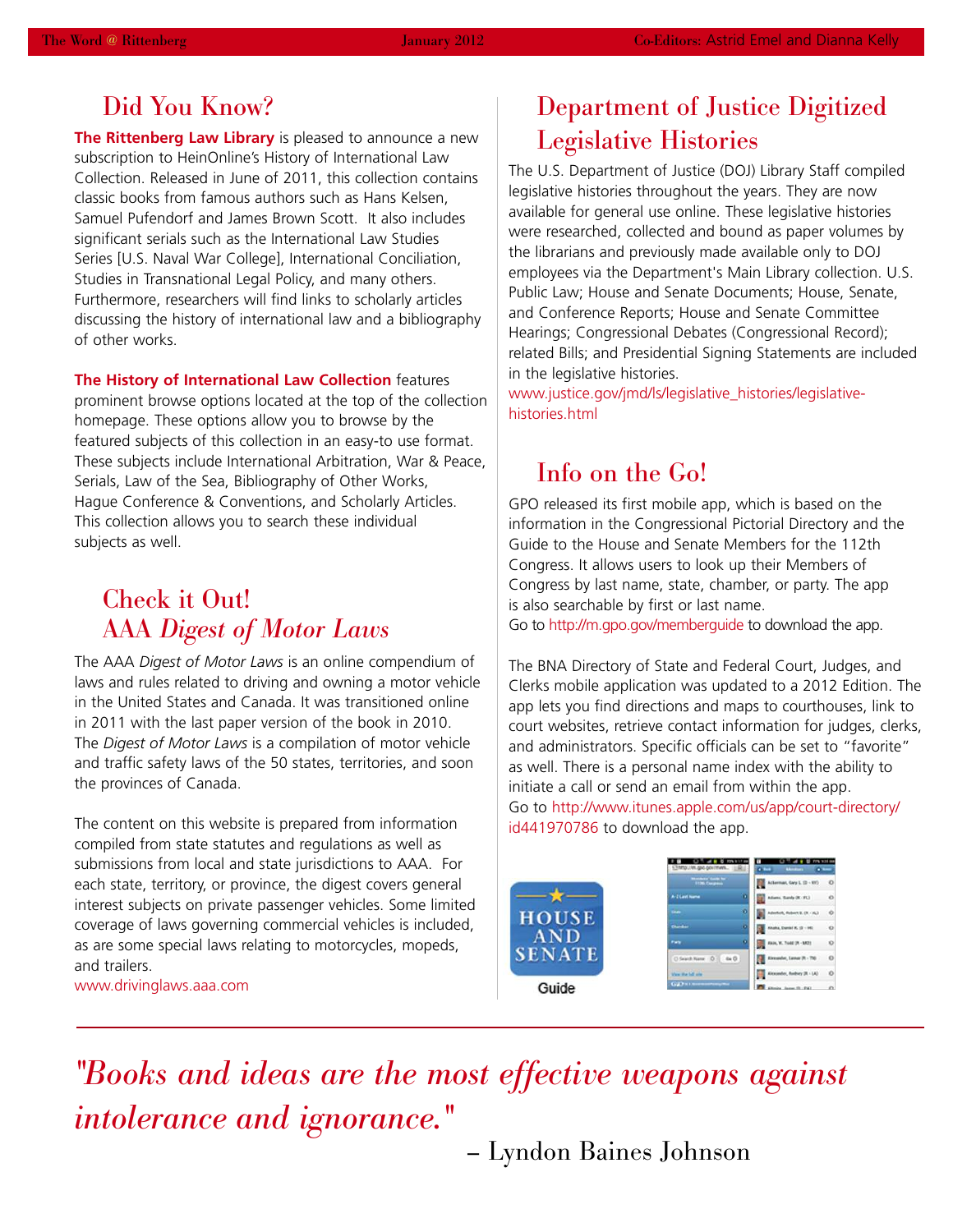## Browseable Blogs

New York Criminal Law and Procedure - As the name suggests, this blog provides analysis and commentary about issues in New York criminal practice. It is a resource for attorneys and judges, as well as those interested in the subject from an academic perspective. There are postings about case law, news, and analysis of recent decisions. www.nycrimblog.com

*"In quo omnes thesauri sapientiae et scientiae "which means "In which are stored all treasures of knowledge and science."*

> – inscription on Wiblingen Monastery Library, Ulm, Germany

PDL's Public Displays of Law Library Books chronicles the Rittenberg Law Library's displays since its inception. Entries include photos, booklists and web resources on all the topics displayed on the library's display table and in the bulletin board.

www.Publicdisplaysoflawlibrarybooks.blogspot.com

Opinio Juris is a forum for informed discussion and lively debate about international law and international relations. The team of authors holds a wide range of views from across the political spectrum and brings a range of experience from their pre-academic careers in government, private legal practice and the NGO community. Our goal is to be both informative and thought-provoking by fostering vigorous intellectual engagement without vitriol. Opinio Juris co-sponsors on-line symposia, book discussions, and features guest-bloggers from government, private practice, international organizations, and academia. www.opiniojuris.org

The CLR Forum is the online resource of the Center for Law and Religion (CLR) at St. John's University School of Law. The center engages in the study of law and religion from domestic, international and comparative perspectives. It hosts academic programs in the United States and abroad. The blog has posts about American law review scholarship as well as foreign and comparative pieces and new books in law and religion. Read commentary by CLR faculty and student fellows on law and religion issues in the news and around the web and a useful list of links to law and religion research centers, blogs, and news sites. www.clrforum.org

On Firmer Ground is a newly released blog to discuss the value and challenges of law firm librarians. It is a joint effort of the Legal Division of the Special Libraries Association, the Private Law Libraries Special Interest Section of the American Association of Law Libraries, the Canadian Association of Law Libraries and the British and Irish Association of Law Librarians. www.firmerground.com



## SJU Law School Memorabilia

SJU Rittenberg Law Library is looking for your old law school memorabilia to fill in the gaps in its archives. If you have anything (yearbooks, newspapers, magazines, newsletters, report cards, directories, photos, etc.) that you are willing to donate, please contact Astrid Emel at (718) 990-6826. We thank you in advance for your donation so we can keep your memories alive for future generations.